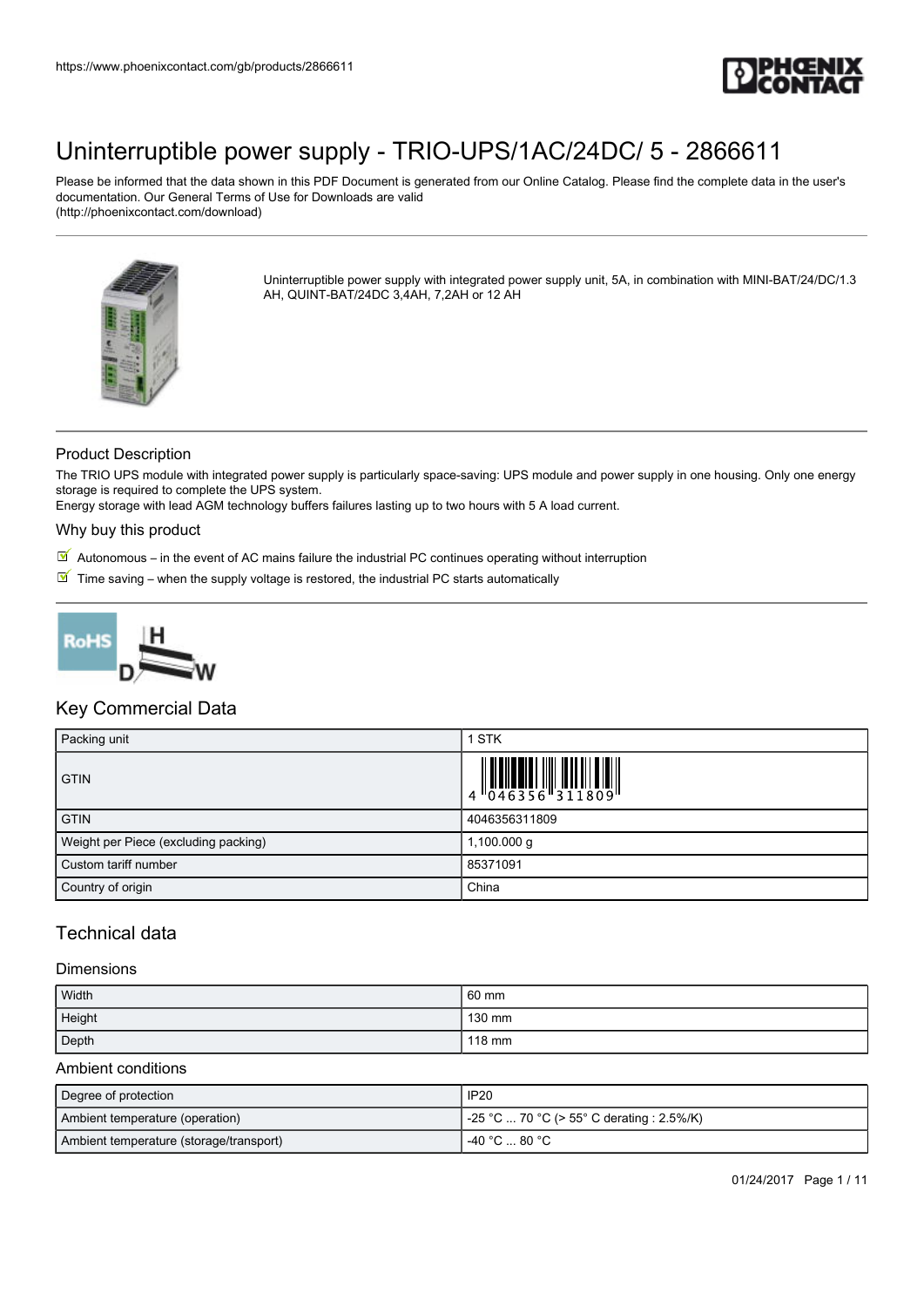

## Technical data

#### Ambient conditions

| Max. permissible relative humidity (operation) | 95 % (at 25 °C, non-condensing)                                                     |
|------------------------------------------------|-------------------------------------------------------------------------------------|
| Noise immunity                                 | EN 61000-6-2:2005                                                                   |
| Input data                                     |                                                                                     |
| Nominal input voltage range                    | 100 V AC  240 V AC                                                                  |
| AC input voltage range                         | 85 V AC  264 V AC (Derating < 90 V AC: 2.5%V)                                       |
| Input voltage range DC                         | 100 V DC  350 V DC (UL508: 100  250 V)                                              |
| <b>Buffer time</b>                             | adjustable: 0.5 min; 1 min; 2 min; 3 min; 5 min; 10 min; 15 min; 20 min;<br>PC-Mode |
| Current consumption                            | 1.1 A (230 V AC, maximum)                                                           |
|                                                | 1.8 A (120 V AC, maximum)                                                           |
| Inrush current limiting/l <sup>2</sup> t       | $< 1.3 A^{2} s$                                                                     |
| Power failure bypass                           | see diagram                                                                         |
| Typical response time                          | 150 ms (230 V AC)                                                                   |
|                                                | 200 ms (120 V AC)                                                                   |
| Power factor (cos phi)                         | approx. 0.5                                                                         |
| Protective circuit                             | Transient surge protection Varistor                                                 |
| Input fuse, integrated                         | 6.3 A (slow-blow, internal)                                                         |
| Output data                                    |                                                                                     |

## Nominal output voltage 24 V DC Setting range of the output voltage  $(U<sub>Set</sub>)$ 22.5 V DC ... 29.5 V DC (Network operation; in the buffer mode, dependent on the battery voltage of 27.9 V DC ... 19.2 V DC) Nominal output current  $(I_N)$  5 A (-25°C ... 55°C) Derating 55 °C ... 70 °C (2.5%/K) Output current limit max. 6 A (Mains operation) Control deviation  $\vert$  < 1 % (change in load, static 10 % ... 90 %) Efficiency **Efficiency Efficiency Efficiency Efficiency Exercise 28 % (230 V AC, network operation)** > 86 % (120 V AC, network operation) > 86 % (Battery operation)  $Residual$  ripple  $\vert$  < 10 mV<sub>PP</sub> Peak switching voltages nominal load  $\vert$  < 25 mV<sub>PP</sub> Connection in parallel **The Connection in parallel** Yes, 2 Surge protection against internal surge voltages Yes, < 35 V DC Feedback resistance 35 V DC

#### **General**

| IQ technology                   | No                                                 |
|---------------------------------|----------------------------------------------------|
| Net weight                      | $1.1$ kg                                           |
| Memory medium                   | External, battery 1.3 Ah / 3.4 Ah / 7.2 Ah / 12 Ah |
| Operating mode                  |                                                    |
| Insulation voltage input/output | 4 kV (type test)                                   |
|                                 | 2 kV (routine test)                                |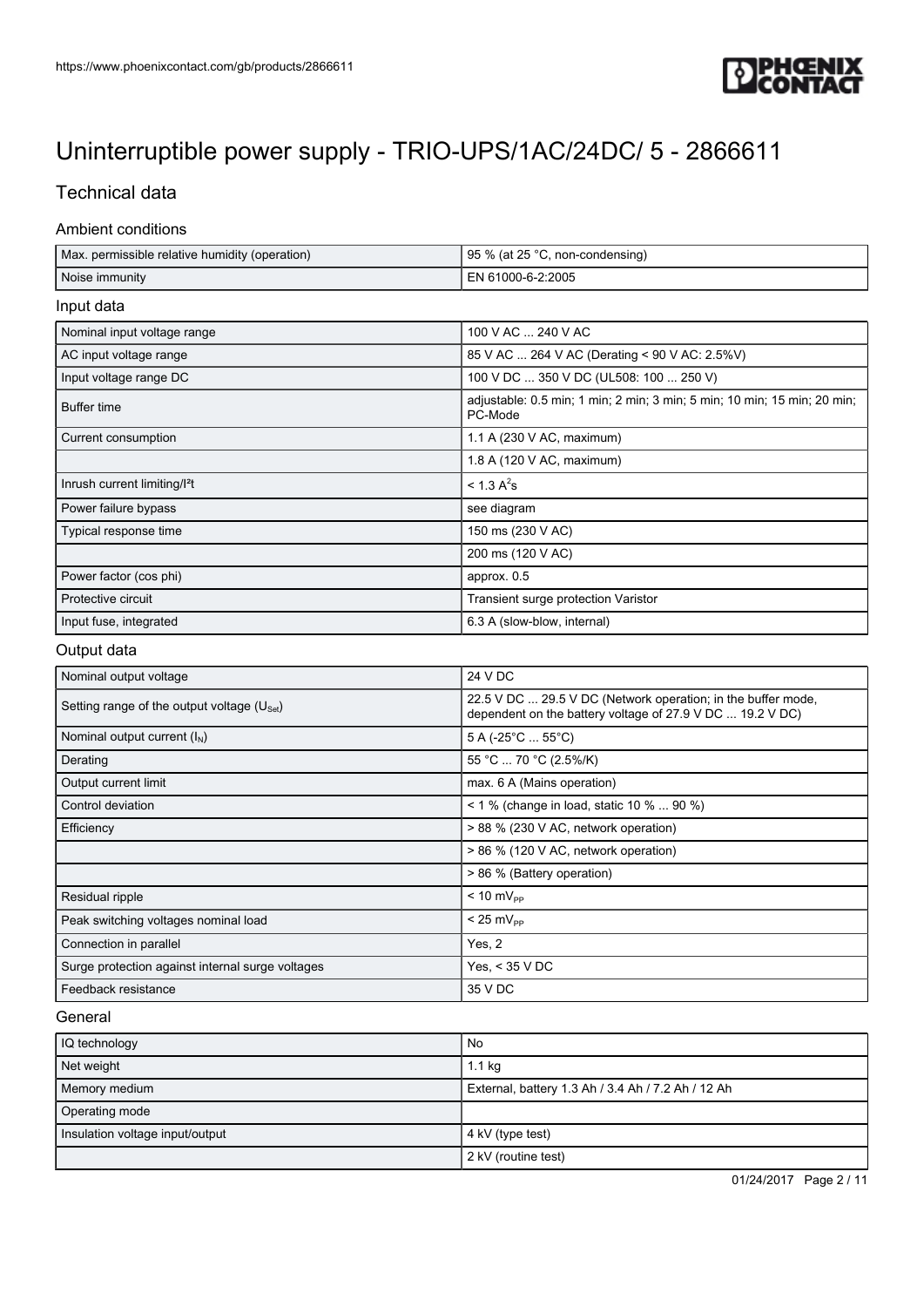

# [Uninterruptible power supply - TRIO-UPS/1AC/24DC/ 5 - 2866611](https://www.phoenixcontact.com/gb/products/2866611)

# Technical data

#### **General**

| Protection class                      |                                                     |  |
|---------------------------------------|-----------------------------------------------------|--|
|                                       | > 596000 h (40°C)                                   |  |
| Mounting position                     | horizontal DIN rail NS 35, EN 60715                 |  |
| Assembly instructions                 | Can be aligned: Horizontally 0 mm, vertically 50 mm |  |
| Connection data, input                |                                                     |  |
| Connection method                     | Screw connection                                    |  |
| Conductor cross section solid min.    | $0.2$ mm <sup>2</sup>                               |  |
| Conductor cross section solid max.    | $2.5$ mm <sup>2</sup>                               |  |
| Conductor cross section flexible min. | $0.2 \text{ mm}^2$                                  |  |
| Conductor cross section flexible max. | $2.5$ mm <sup>2</sup>                               |  |
| Conductor cross section AWG min.      | 24                                                  |  |
| Conductor cross section AWG max.      | 12                                                  |  |
| Screw thread                          | M <sub>3</sub>                                      |  |
| Connection data, output               |                                                     |  |
| Connection method                     | Screw connection                                    |  |
| Conductor cross section solid min.    | $0.2$ mm <sup>2</sup>                               |  |
| Conductor cross section solid max.    | $2.5$ mm <sup>2</sup>                               |  |
| Conductor cross section flexible min. | $0.2 \text{ mm}^2$                                  |  |
| Conductor cross section flexible max. | $2.5$ mm <sup>2</sup>                               |  |
| Conductor cross section AWG min.      | 24                                                  |  |
| Conductor cross section AWG max.      | 12                                                  |  |
| Stripping length                      | 8 mm                                                |  |
| Screw thread                          | M <sub>3</sub>                                      |  |
| Connection data for signaling         |                                                     |  |
| Conductor cross section solid min.    | $0.2$ mm <sup>2</sup>                               |  |
| Conductor cross section solid max.    | $2.5$ mm <sup>2</sup>                               |  |
| Conductor cross section flexible min. | $0.2 \text{ mm}^2$                                  |  |
| Conductor cross section flexible max. | $2.5$ mm <sup>2</sup>                               |  |
| Conductor cross section AWG min.      | 24                                                  |  |
| Conductor cross section AWG max.      | 12                                                  |  |
| Screw thread                          | M <sub>3</sub>                                      |  |
| Charging process                      |                                                     |  |
| Charge characteristic curve           | I/U characteristic curve                            |  |
| Battery presence check/time interval  | 60 s                                                |  |
| Charge current                        | 0.2 A  1.5 A (Default 1.0 A)                        |  |
| End-of-charge voltage                 | 25 V DC  30 V DC (Default 27.6 V DC)                |  |
| Temperature compensation              | 0 mV/K  200 mV/K (42 mV/K by default)               |  |
| Quality check of battery              | 4 h  200 h (Default 12 h)                           |  |
| Deep discharge protection             | 18 V DC  21 V DC (Default 19.2 V DC)                |  |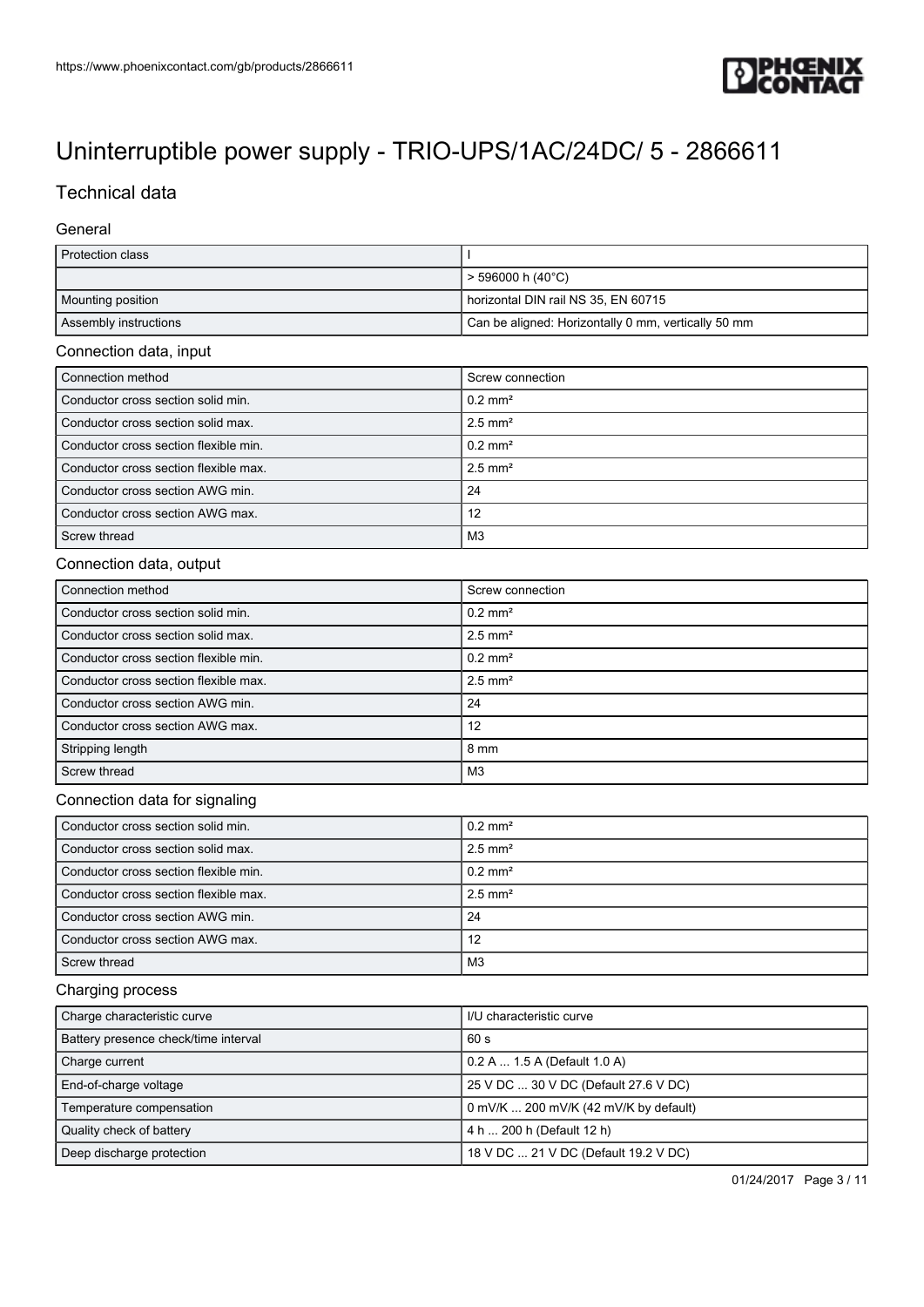

## Technical data

#### Charging process

| Alarm signaling threshold | $18$ V DC  30 V DC (Default 20.4 V DC) |
|---------------------------|----------------------------------------|

#### Standards and Regulations

| Electromagnetic compatibility                                                                                                       | Conformance with EMC Directive 2014/30/EU                         |
|-------------------------------------------------------------------------------------------------------------------------------------|-------------------------------------------------------------------|
| Shock                                                                                                                               | 18 ms, 30g, in each space direction (according to IEC 60068-2-27) |
| Noise emission                                                                                                                      | EN 55011 (EN 55022)                                               |
| Noise immunity                                                                                                                      | EN 61000-6-2:2005                                                 |
| Connection in acc. with standard                                                                                                    | CUL                                                               |
| Standards/regulations                                                                                                               | EN 61000-4-2                                                      |
|                                                                                                                                     | EN 61000-4-3                                                      |
|                                                                                                                                     | EN 61000-4-4                                                      |
|                                                                                                                                     | EN 61000-4-5                                                      |
|                                                                                                                                     | EN 61000-4-6                                                      |
|                                                                                                                                     | EN 61000-4-11                                                     |
| Standard - Electrical safety                                                                                                        | EN 60950-1/VDE 0805 (SELV)                                        |
| Standard - Electronic equipment for use in electrical power installations<br>and their assembly into electrical power installations | EN 50178/VDE 0160 (PELV)                                          |
| Standard - Safety extra-low voltage                                                                                                 | EN 60950-1 (SELV)                                                 |
|                                                                                                                                     | EN 60204 (PELV)                                                   |
| Standard - Safe isolation                                                                                                           | DIN VDE 0100-410                                                  |
| Standard – Protection against shock currents, basic requirements for<br>protective separation in electrical equipment               | EN 50178                                                          |
| Standard - Limitation of mains harmonic currents                                                                                    | EN 61000-3-2                                                      |
| Shipbuilding approval                                                                                                               | Germanischer Lloyd (EMC 1)                                        |
| UL approvals                                                                                                                        | UL/C-UL listed UL 508                                             |
|                                                                                                                                     | UL/C-UL Recognized UL 60950                                       |
| Vibration (operation)                                                                                                               | < 15 Hz, amplitude ±2.5 mm (according to IEC 60068-2-6)           |
|                                                                                                                                     | 15 Hz  150 Hz, 2.3g, 90 min.                                      |
| Low Voltage Directive                                                                                                               | Conformance with LV directive 2006/95/EC                          |
| Rail applications                                                                                                                   | EN 50121-4                                                        |
|                                                                                                                                     |                                                                   |

## Drawings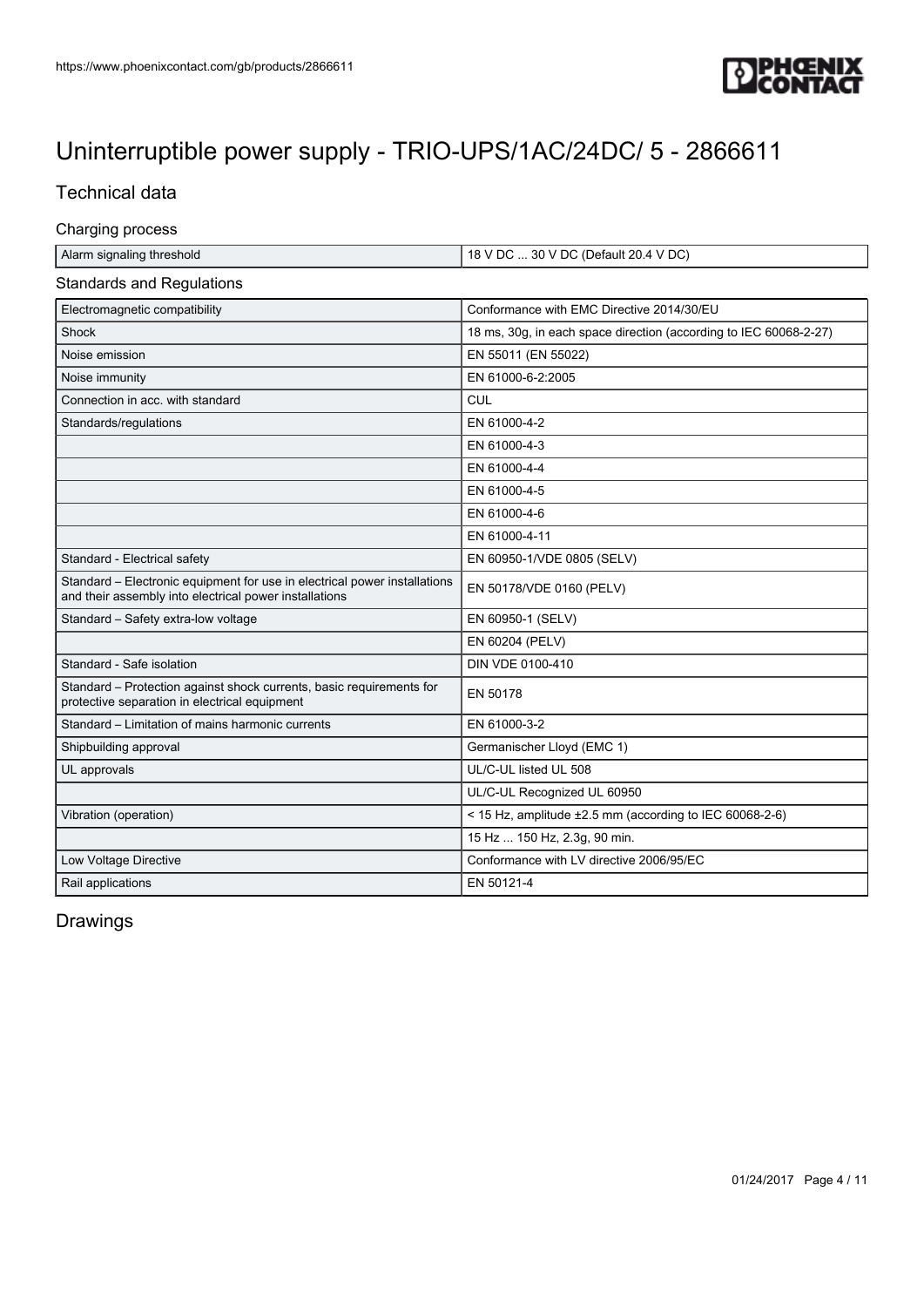



Diagram



Diagram

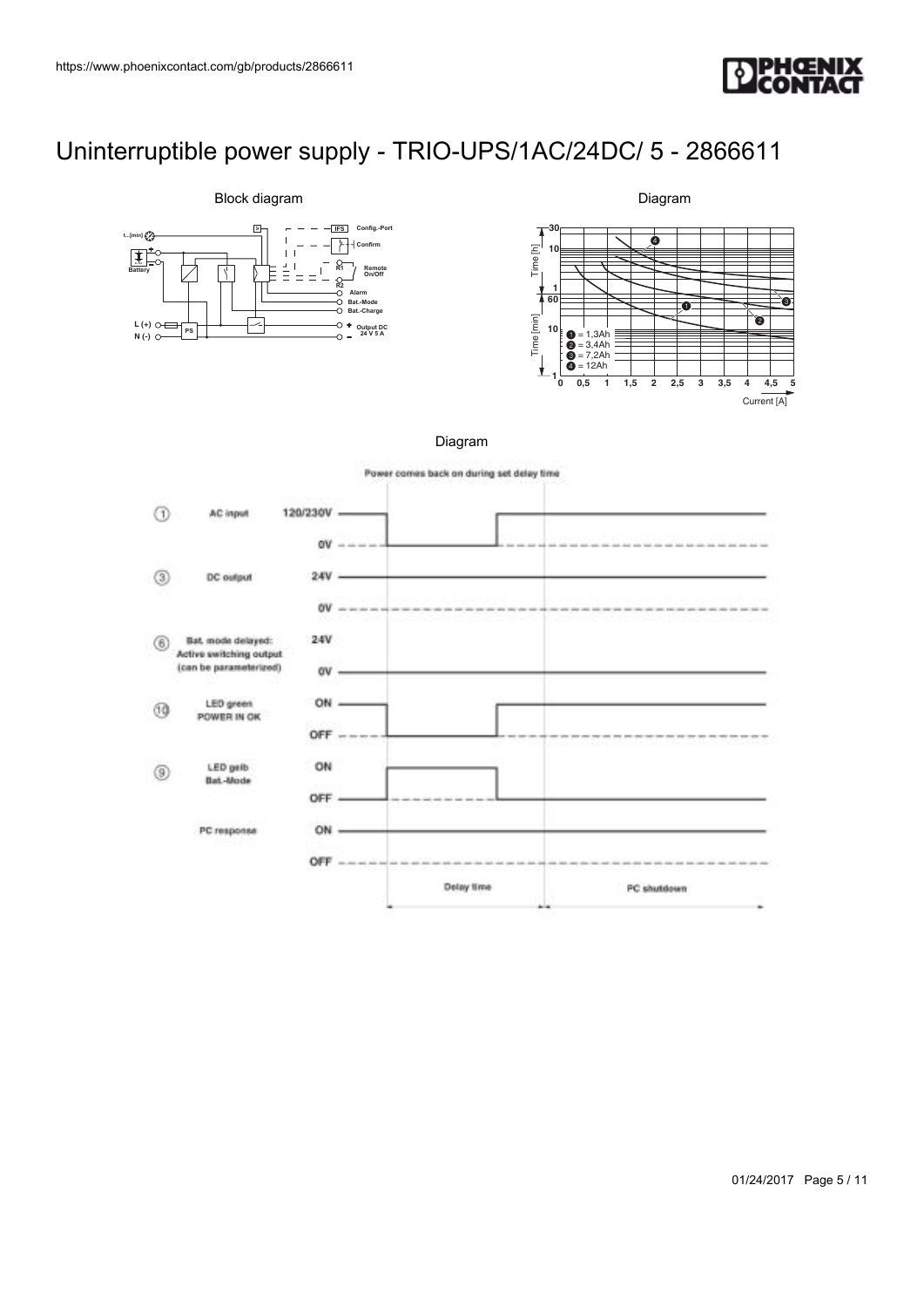



### **Classifications**

#### eCl@ss

| eCl@ss 4.0 | 27040603 |
|------------|----------|
| eCl@ss 4.1 | 27040603 |
| eCl@ss 5.0 | 27040603 |
| eCl@ss 5.1 | 27040603 |
| eCl@ss 6.0 | 27040603 |
| eCl@ss 7.0 | 27040603 |
| eCl@ss 8.0 | 27040603 |
| eCl@ss 9.0 | 27040705 |

### ETIM

| <b>ETIM 2.0</b> | EC000382 |
|-----------------|----------|
| <b>ETIM 3.0</b> | EC000382 |
| <b>ETIM 4.0</b> | EC000382 |
| <b>ETIM 5.0</b> | EC000382 |
| <b>ETIM 6.0</b> | EC000382 |

### UNSPSC

| <b>UNSPSC 6.01</b>   | 30211510 |
|----------------------|----------|
| <b>UNSPSC 7.0901</b> | 39121011 |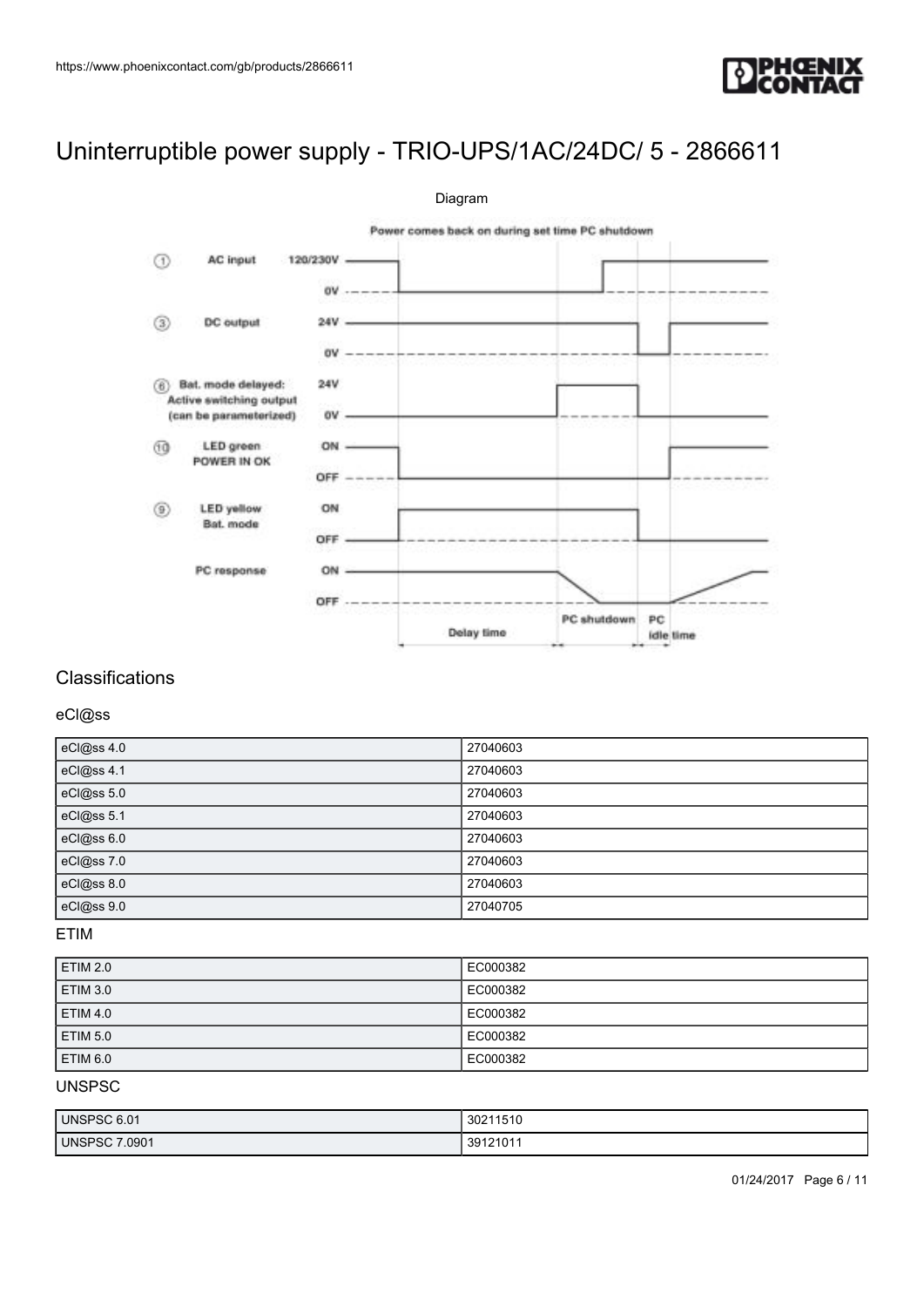

## **Classifications**

### UNSPSC

| <b>UNSPSC 11</b>    | 39121011 |
|---------------------|----------|
| <b>UNSPSC 12.01</b> | 39121011 |
| <b>UNSPSC 13.2</b>  | 39121011 |

## Approvals

Approvals

#### Approvals

UL Recognized / UL Listed / cUL Recognized / cUL Listed / EAC / EAC / DNV GL / PRS / cULus Recognized / cULus Listed

#### Ex Approvals

### Approval details

| UL Recognized    | 70            | http://database.ul.com/cgi-bin/XYV/template/LISEXT/1FRAME/index.htm | FILE E 211944                        |
|------------------|---------------|---------------------------------------------------------------------|--------------------------------------|
|                  |               |                                                                     |                                      |
| <b>UL Listed</b> | (U)<br>LISTED | http://database.ul.com/cgi-bin/XYV/template/LISEXT/1FRAME/index.htm | FILE E 123528                        |
|                  |               |                                                                     |                                      |
| cUL Recognized   | Æ.            | http://database.ul.com/cgi-bin/XYV/template/LISEXT/1FRAME/index.htm | FILE E 211944                        |
|                  |               |                                                                     |                                      |
| cUL Listed       | (VL)          | http://database.ul.com/cgi-bin/XYV/template/LISEXT/1FRAME/index.htm | FILE E 123528                        |
|                  |               |                                                                     |                                      |
| EAC              | EAC           |                                                                     | EAC-Zulassung                        |
|                  |               |                                                                     |                                      |
| EAC              | FAT           |                                                                     | RU <sub>C</sub> -<br>DE.A*30.B.01082 |
|                  |               |                                                                     |                                      |
| <b>DNV GL</b>    |               | https://www.dnvgl.com/                                              | <b>TAA00000A2</b>                    |

01/24/2017 Page 7 / 11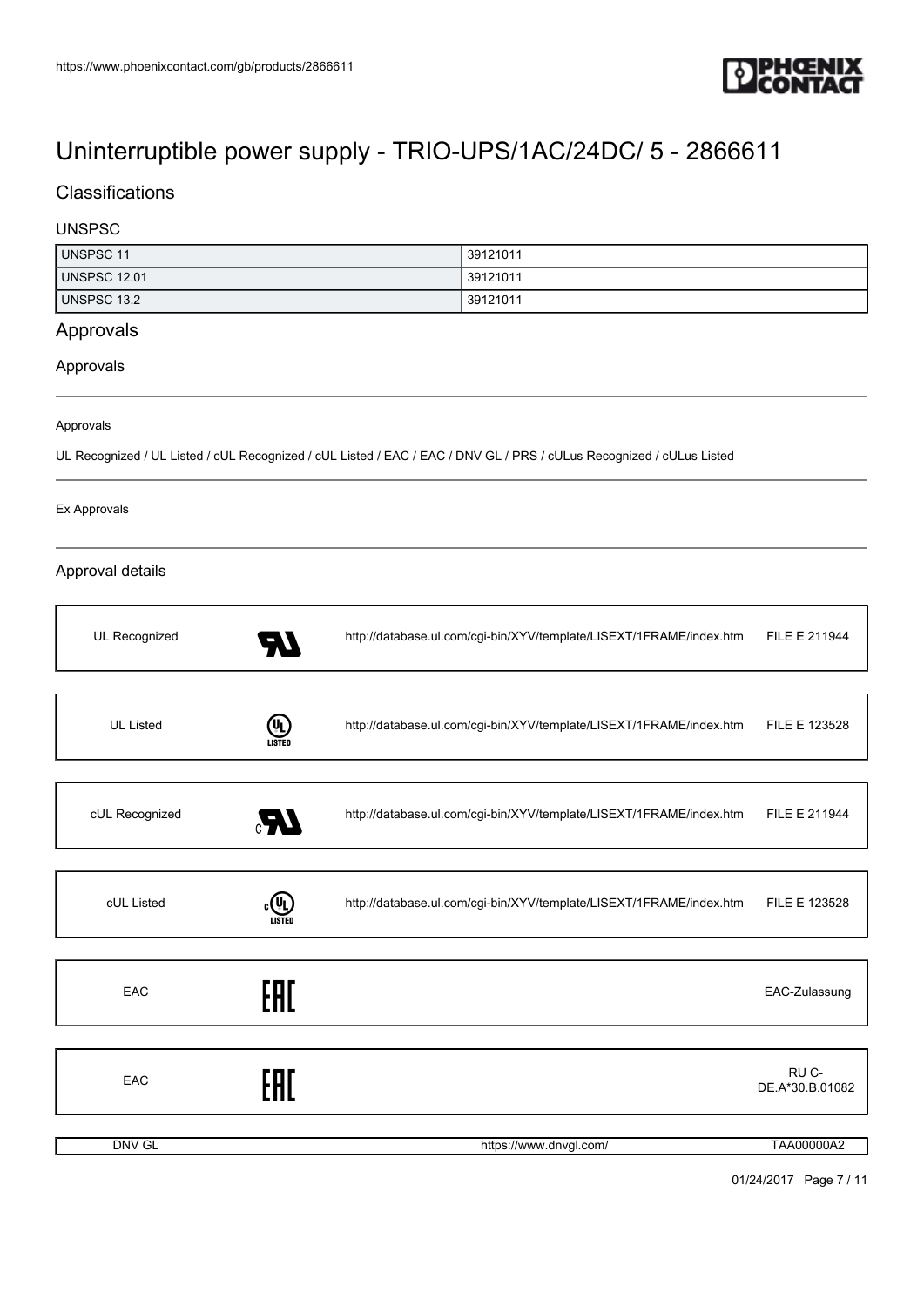

## Approvals

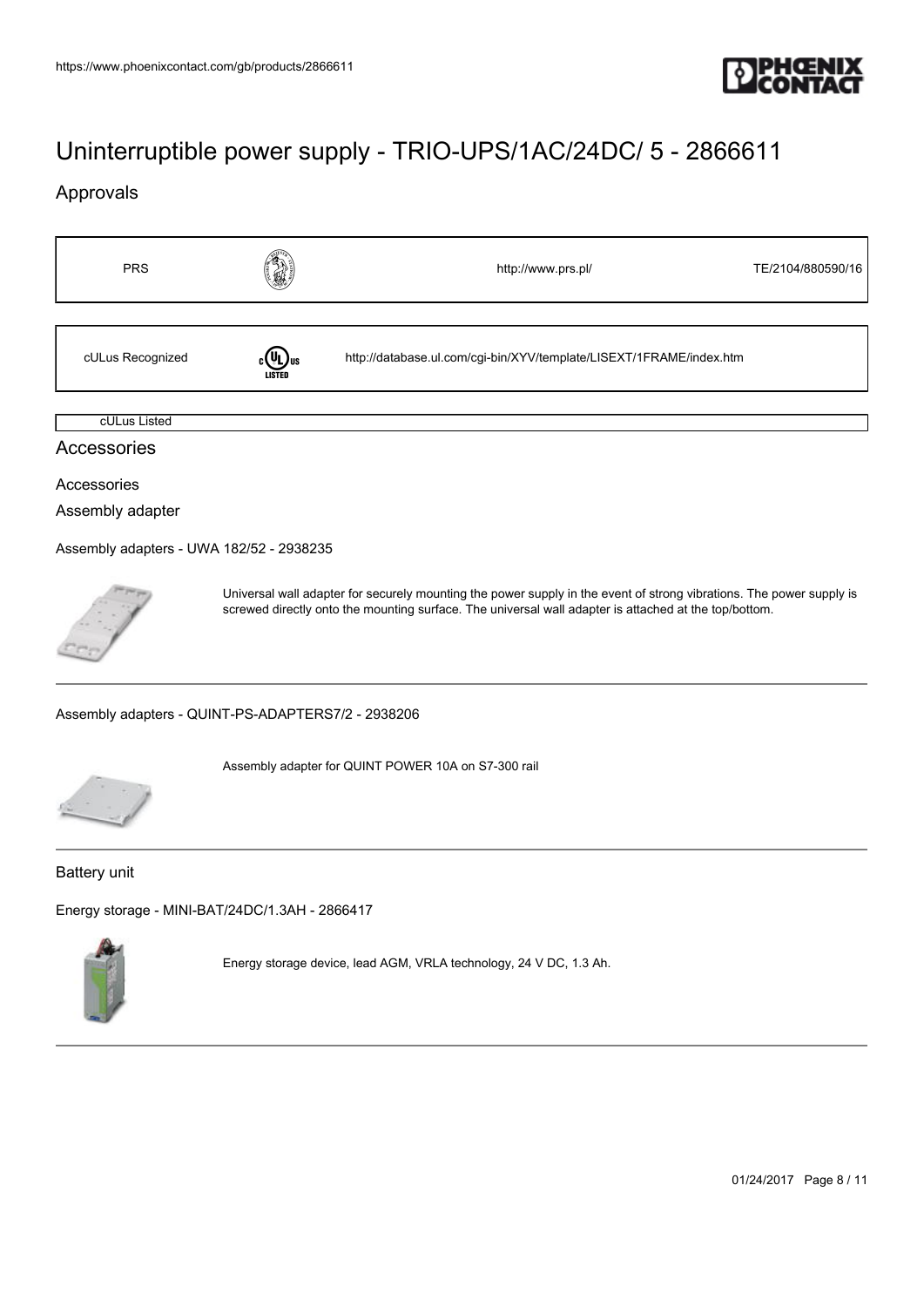

### Accessories

[Energy storage - QUINT-BAT/24DC/ 3.4AH - 2866349](https://www.phoenixcontact.com/gb/products/2866349)



Energy storage device, lead AGM, VRLA technology, 24 V DC, 3.4 Ah. Connection via pin cable lug, 14 mm.

[Energy storage - QUINT-BAT/24DC/ 7.2AH - 2866352](https://www.phoenixcontact.com/gb/products/2866352)



Energy storage device, lead AGM, VRLA technology, 24 V DC, 7.2 Ah. Connection via pin cable lug, 14 mm.

[Energy storage - QUINT-BAT/24DC/12AH - 2866365](https://www.phoenixcontact.com/gb/products/2866365)



Energy storage device, lead AGM, VRLA technology, 24 V DC, 12 Ah. Connection via pin cable lug, 14 mm.

[Energy storage - UPS-BAT/VRLA/24DC/1.3AH - 2320296](https://www.phoenixcontact.com/gb/products/2320296)



Energy storage device, lead AGM, VRLA technology, 24 V DC, 1.3 Ah, tool-free battery replacement, automatic detection, and communication with QUINT UPS-IQ

[Energy storage - UPS-BAT/VRLA/24DC/3.4AH - 2320306](https://www.phoenixcontact.com/gb/products/2320306)



Energy storage device, lead AGM, VRLA technology, 24 V DC, 3.4 Ah, tool-free battery replacement, automatic detection, and communication with QUINT UPS-IQ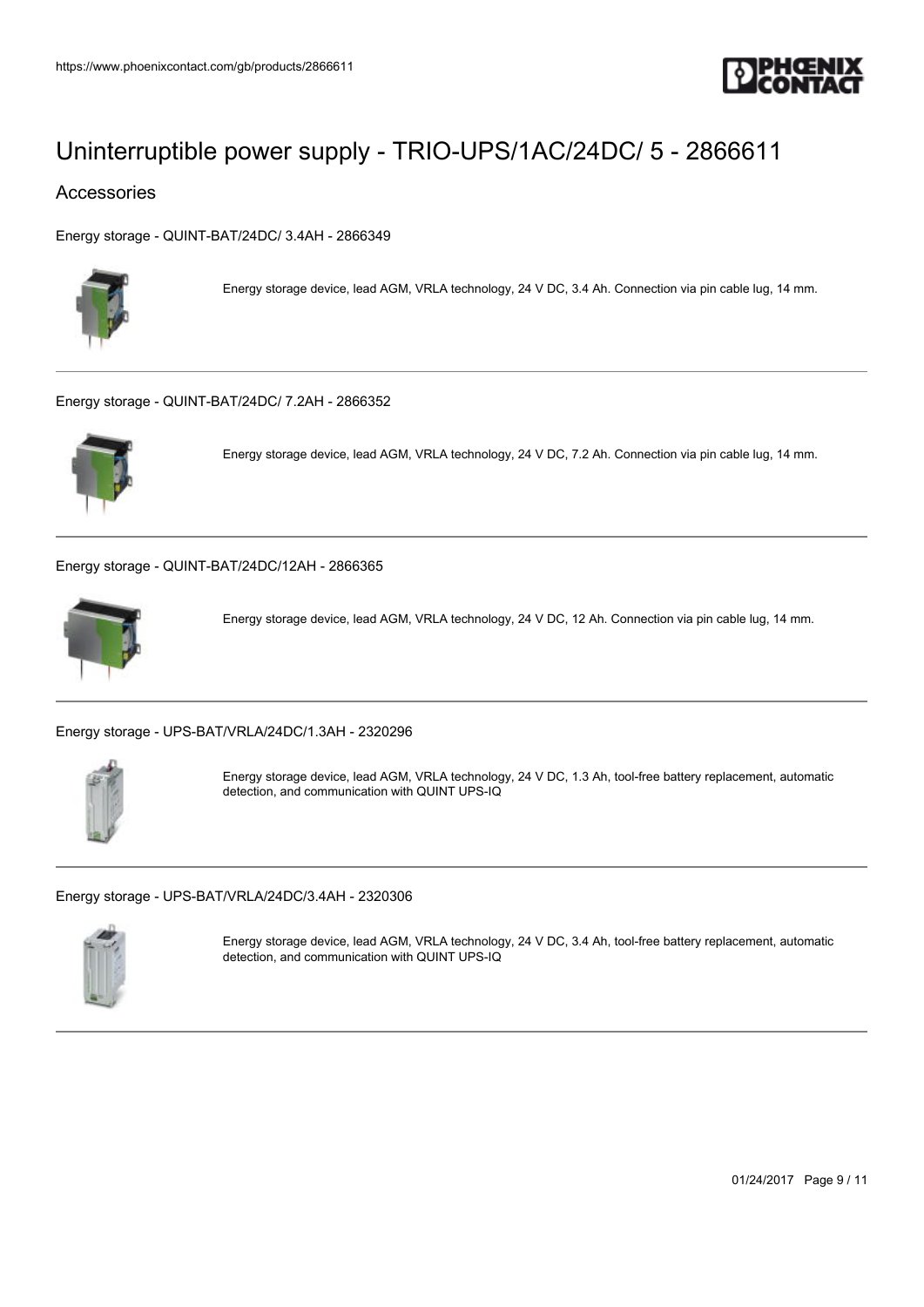

### Accessories

[Energy storage - UPS-BAT/VRLA/24DC/7.2AH - 2320319](https://www.phoenixcontact.com/gb/products/2320319)



Energy storage device, lead AGM, VRLA technology, 24 V DC, 7.2 Ah, tool-free battery replacement, automatic detection, and communication with QUINT UPS-IQ

#### [Energy storage - UPS-BAT/VRLA/24DC/12AH - 2320322](https://www.phoenixcontact.com/gb/products/2320322)



Energy storage device, lead AGM, VRLA technology, 24 V DC, 12 Ah, tool-free battery replacement, automatic detection, and communication with QUINT UPS-IQ

Fuse

[Fuse - SI FORM C 15 A DIN 72581 - 0913676](https://www.phoenixcontact.com/gb/products/0913676)



Flat-type plug-in fuse, type C, color code: light blue, nominal current: 15 A

[Fuse - SI FORM C 25 A DIN 72581 - 0913757](https://www.phoenixcontact.com/gb/products/0913757)



Flat-type plug-in fuse, type C, color code: white, nominal current: 25 A

Memory block

[Memory block - IFS-CONFSTICK - 2986122](https://www.phoenixcontact.com/gb/products/2986122)



Multi-functional memory block for the INTERFACE systemf for easy storage and backup of the configuration.

Mounting rail adapter

01/24/2017 Page 10 / 11